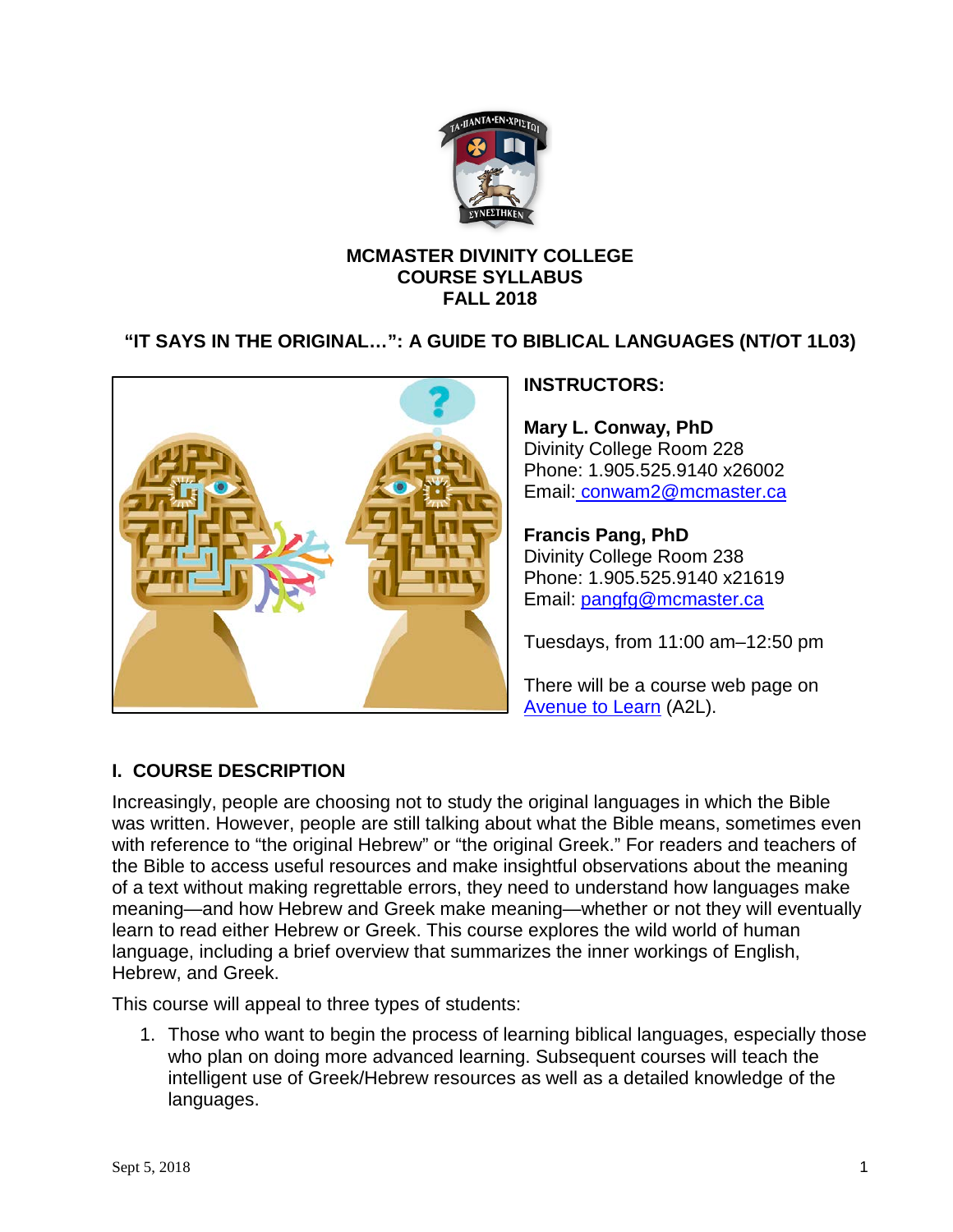- 2. Those who do not plan to take biblical languages (or those who are not sure whether they do) but want to understand how languages work, how to move from one language to another, and how to interpret the biblical text responsibly. Those who want to continue with deeper study may do so.
- 3. Those who have already taken Introductory Greek or Hebrew 1 and/or 2. This course provides much useful information on how languages convey meaning, and how to make interpretation of the biblical text more insightful and accurate.

**OT/NT 1L03 MDiv/MTS Specializations**: (BS/PS) Biblical Studies, Pastoral Studies (See [http://www.mcmasterdivinity.ca/sites/default/files/documents/mdiv](http://www.mcmasterdivinity.ca/sites/default/files/documents/mdiv-mts_specializations_and_outcomes.pdf)[mts\\_specializations\\_and\\_outcomes.pdf\)](http://www.mcmasterdivinity.ca/sites/default/files/documents/mdiv-mts_specializations_and_outcomes.pdf)

#### **II. LEARNING OUTCOMES**



- a. Knowing
	- To know the major grammatical categories in English, Greek, and Hebrew
	- To understand how language makes meaning(s)
	- To understand the relationship between "general" knowledge of language and the "specific" interpretation of meaning in a text
	- To understand the functions of language such as the social, interpersonal, pragmatic, and propositional
	- To understand what constitutes a legitimate "word study" and avoid common errors
	- To be able to recognize and understand key biblical vocabulary in Hebrew and Greek

# b. Being

- "To present yourself to God as one approved, a worker who does not need to be ashamed and who correctly handles the word of truth." (2 Tim 2:15)
- To be a mature and responsible interpreter of Scripture as taught by the Spirit (1 Cor 2:6–16)
- To allow the Scripture to motivate, form, and transform our faith, worship, and Christian way of life

c. Doing

- To be able to analyze language according to its different ranks, such as morphology, words, units, and discourse structures
- To describe how choices in language affect meaning
- To be able to describe the functions of the basic conjugations and paradigms in Greek and Hebrew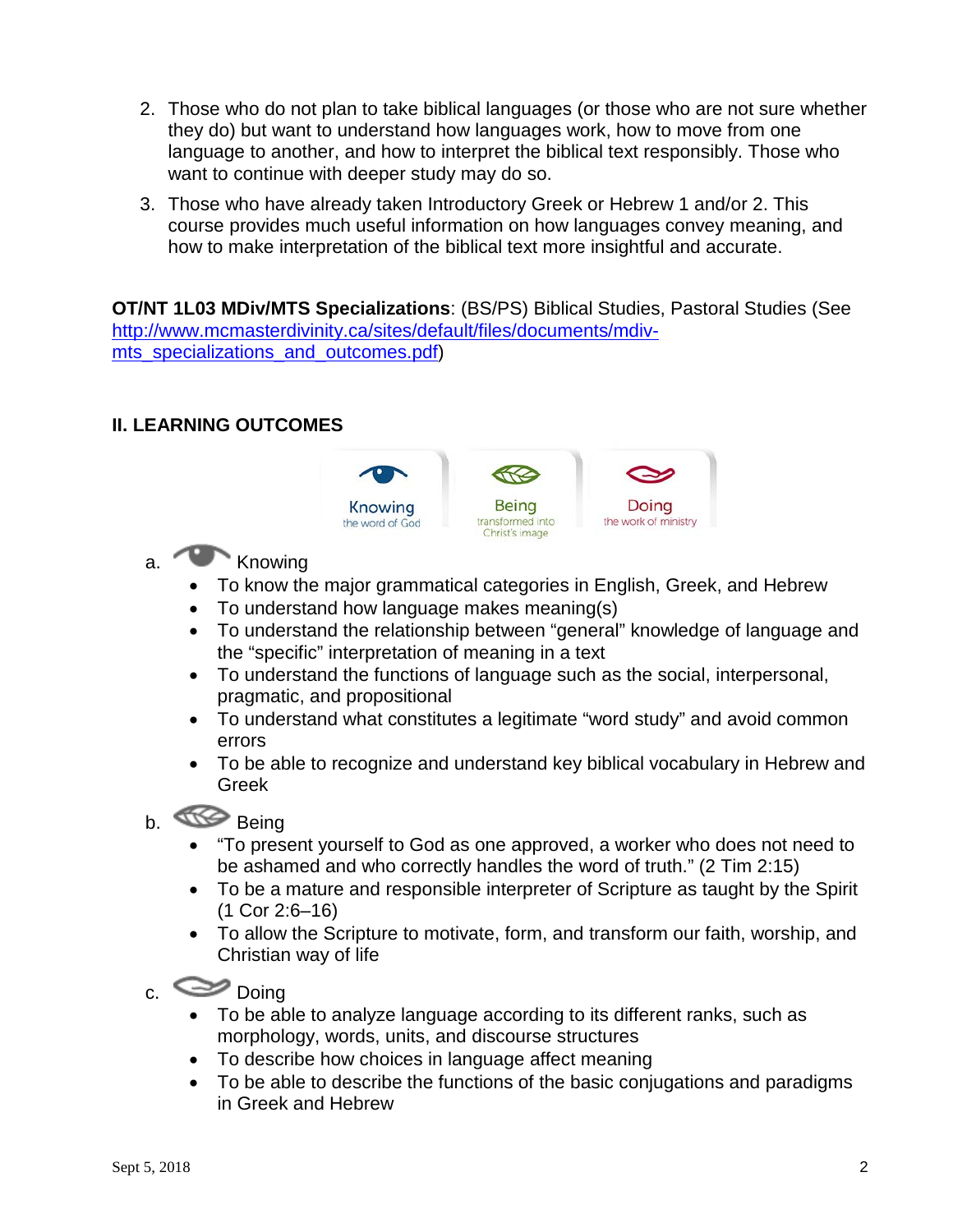## **III. COURSE REQUIREMENTS**

## **A. REQUIRED TEXTS**



**Long, Gary A.** *Grammatical Concepts 101 for Biblical Hebrew***. 2nd ed. Grand Rapids, MI: Baker Academic, 2013.**

#### **Long, Gary A.** *Grammatical Concepts 101 for Biblical Greek.* **Peabody, MA: Hendrickson, 2006.**

All required textbooks for this class are available from the College's book service, R.E.A.D. On Bookstore, Room 145, McMaster Divinity College, or contact R.E.A.D. On Bookstore, 5 International Blvd., Etobicoke, Ontario M9W 6H3. Phone 416.620.2934; fax 416.622.2308; e-mail [books@readon.ca.](mailto:books@readon.ca) Website:

[http://webhome.idirect.com/~readon/bookstore.htmlXBkEducation.](http://webhome.idirect.com/%7Ereadon/bookstore.html#BkEducation) Texts may be ordered ahead and sent to your home or purchased at the college. You may also order the texts from online sources.

### **B. SUGGESTED RESOURCES**

**Baxter, Benjamin J.** *"In the Original Text It Says": Word-Study Fallacies and How to Avoid Them***. Critical Christian Issues. Gonzalez, FL: Energion, 2012.**

This is an excellent resource for doing word studies.

**Lamerson, Samuel.** *English Grammar to Ace New Testament Greek.* **Grand Rapids, MI: Zondervan, 2004.**

**Van Pelt, Miles V.** *English Grammar to Ace Biblical Hebrew.* **Grand Rapids, MI: Zondervan, 2010.**

These two little books provide very basic user-friendly introductions to grammar for those with little or no background.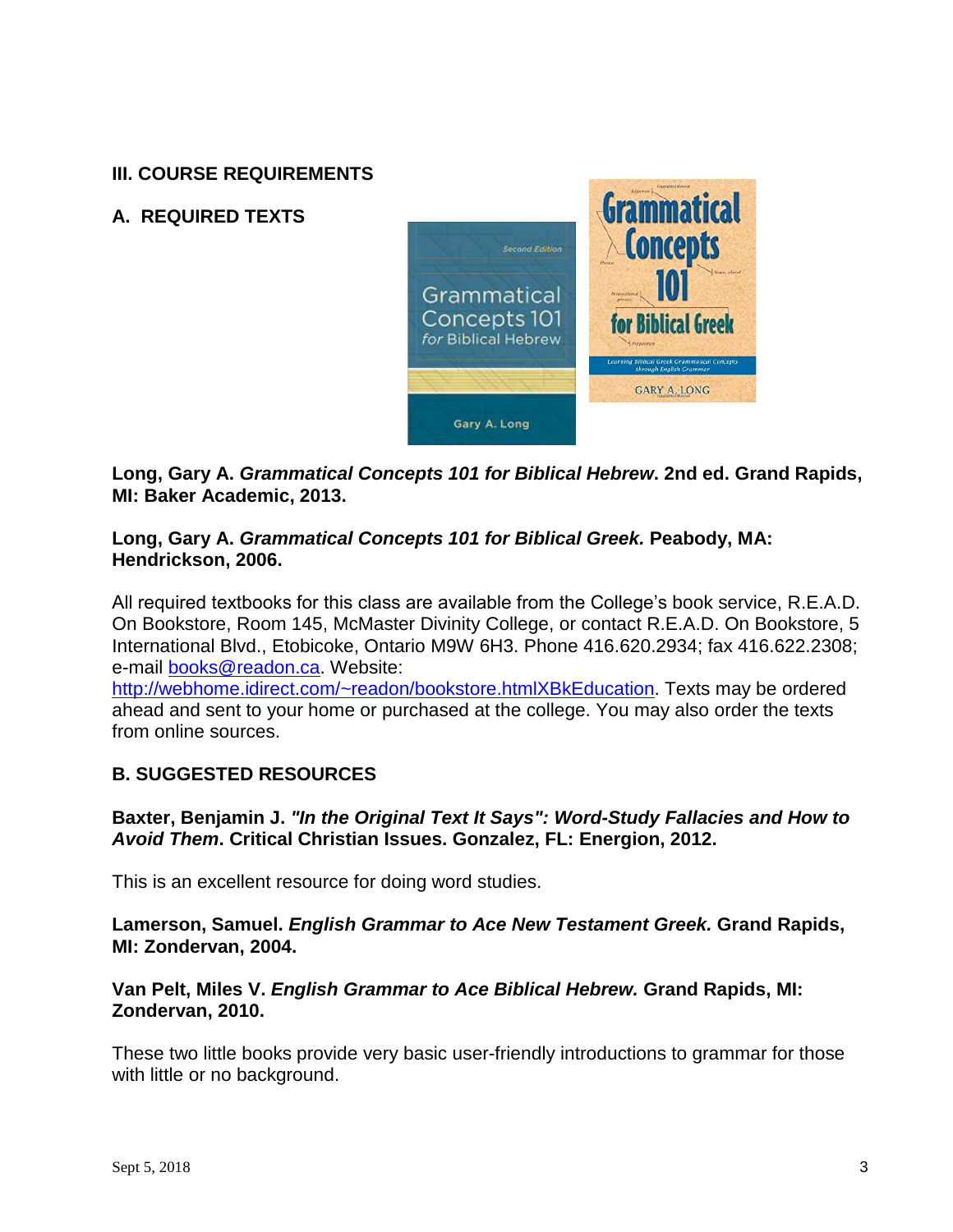**Porter, Stanley E., Jeffrey T. Reed, and Matthew Brook O'Donnell.** *Fundamentals of New Testament Greek.* **Grand Rapids, MI: Eerdmans, 2010.**

**Pratico, Gary D., and Miles V. Van Pelt.** *Basics of Biblical Hebrew Grammar.* **2nd ed. Grand Rapids, MI: Zondervan, 2007.**

These are comprehensive introductory grammars for Hebrew and Greek.

**The Step Bible** [\(https://www.stepbible.org/\)](https://www.stepbible.org/) This may be helpful in finding Hebrew and Greek equivalents for English words.

| STEP<br><b>Vindale House</b>                                                                                                                                                                                                                                                                                                                                                                                                                                                                                            | $ESV \times$ Gen $1 \times$<br>love                                                                                                                                                                                                                                                                                                                                                                                                                                                                                                                                                                                                                                                                                                                                                                                                                                                                                                                                                                                                                                                                                                                                                                                                                                                                                                                                                                                                                                                                                                                                                                                                                                                                                                                                                                                                                                                                                                                                                                                                                                                                                                                                                                                                                                                                                                                                                                                                                                                                                                        |                                                          |                                                                                                               |                                                                                                                                                                                                                                                                                                                                                                                                                                                                                                                                                                                                                                                                                                                                                                  | Find  | $ + $ | Language =   Help =            |  |
|-------------------------------------------------------------------------------------------------------------------------------------------------------------------------------------------------------------------------------------------------------------------------------------------------------------------------------------------------------------------------------------------------------------------------------------------------------------------------------------------------------------------------|--------------------------------------------------------------------------------------------------------------------------------------------------------------------------------------------------------------------------------------------------------------------------------------------------------------------------------------------------------------------------------------------------------------------------------------------------------------------------------------------------------------------------------------------------------------------------------------------------------------------------------------------------------------------------------------------------------------------------------------------------------------------------------------------------------------------------------------------------------------------------------------------------------------------------------------------------------------------------------------------------------------------------------------------------------------------------------------------------------------------------------------------------------------------------------------------------------------------------------------------------------------------------------------------------------------------------------------------------------------------------------------------------------------------------------------------------------------------------------------------------------------------------------------------------------------------------------------------------------------------------------------------------------------------------------------------------------------------------------------------------------------------------------------------------------------------------------------------------------------------------------------------------------------------------------------------------------------------------------------------------------------------------------------------------------------------------------------------------------------------------------------------------------------------------------------------------------------------------------------------------------------------------------------------------------------------------------------------------------------------------------------------------------------------------------------------------------------------------------------------------------------------------------------------|----------------------------------------------------------|---------------------------------------------------------------------------------------------------------------|------------------------------------------------------------------------------------------------------------------------------------------------------------------------------------------------------------------------------------------------------------------------------------------------------------------------------------------------------------------------------------------------------------------------------------------------------------------------------------------------------------------------------------------------------------------------------------------------------------------------------------------------------------------------------------------------------------------------------------------------------------------|-------|-------|--------------------------------|--|
| al 366 38:4-7; Ps. 32:6; 136:5.                                                                                                                                                                                                                                                                                                                                                                                                                                                                                         | to love (agapao - ayanam)<br>ESV GC love (agapé - úyúxn)<br>* More like to love, brotherly love,                                                                                                                                                                                                                                                                                                                                                                                                                                                                                                                                                                                                                                                                                                                                                                                                                                                                                                                                                                                                                                                                                                                                                                                                                                                                                                                                                                                                                                                                                                                                                                                                                                                                                                                                                                                                                                                                                                                                                                                                                                                                                                                                                                                                                                                                                                                                                                                                                                           | (NT word)<br>[NT word]<br><b>INT</b> word                | oved<br><b>Dycely</b><br>More like lover, lovers,                                                             | <b>JAI</b> translations.<br>[All translations]<br>[All translations                                                                                                                                                                                                                                                                                                                                                                                                                                                                                                                                                                                                                                                                                              | te UK |       |                                |  |
| Sa. 42-5: 45:18: 3shr 1:1-3:<br>Arts 14:15: 17:24: Col. 1:16.<br>Heb. 1/10) 11/3; Rev. 4/11<br>d 3sb 37:18; Ps. 136:5; Jer.                                                                                                                                                                                                                                                                                                                                                                                             | kindness (che.sed - TOIT)<br>to love (a hev - 27%)<br>More like beloved, love,                                                                                                                                                                                                                                                                                                                                                                                                                                                                                                                                                                                                                                                                                                                                                                                                                                                                                                                                                                                                                                                                                                                                                                                                                                                                                                                                                                                                                                                                                                                                                                                                                                                                                                                                                                                                                                                                                                                                                                                                                                                                                                                                                                                                                                                                                                                                                                                                                                                             | [OT word]<br>[OT word]<br>[OT word]<br>[All translations | love<br>lovefeasts<br>lovers<br>love                                                                          | re are some examples<br>$H N + fT$ opic)<br>$N + f$ Topic)<br>$N N + [Toobc]$<br>[Text search]                                                                                                                                                                                                                                                                                                                                                                                                                                                                                                                                                                                                                                                                   |       |       |                                |  |
| g Prov. 8:27-29<br>116 38 8-11; Ps. 33 7; 136 6;<br>Jer. 5:22: 2 Pet. 3:5<br>a Jan. 10:2: Enck. 32:2, 8: 3pdf.<br>2:30, 31: 3:15: Matt. 24:20: Luke<br><b>q. Dout. 4:10: Ps. 136:7-9</b><br>E PA. 104:25.26<br><b># (f) を17: 9:1</b><br>v ch. 2:22: 11:7: Isa, 6:8<br>x ch. 5:1: 9:5: 1 Cor. 11:7: Eph.<br>4:24: Col. 3:10: James 3:9<br>v ch. 9.2; Ps. 8:6-8; James 3:7<br>z ch. 2:38, 21-23; 5:2: Mal.<br>2:15; Natt. 19:4; Nark 10:6<br>as (h. 9.1.7)<br>ab ch, 9:3; Ps, 104:14, 15;<br>ad Eccles. 7:29: 1 Tim. 4:4. | 3 And God said, <sup>c .</sup> 'Let there be light," and there was light, 4 And God saw that the light was good.<br>And God separated the light from the darkness. 5 God called the light Day, and the darkness he<br>called Night. And there was evening and there was morning, the first day.<br>6 And God said, <sup>d</sup> 'Let there be an expanse <sup>*</sup> in the midst of the waters, and let it separate the<br>waters from the waters." 7 And God made * the expanse and 9 separated the waters that were<br>under the expanse from the waters that were " above the expanse. And it was so. 8 And God called<br>the expanse Heaven. * And there was evening and there was morning, the second day,<br>9 And God said, <sup>I</sup> "Let the waters under the heavens be gathered together into one place, and let<br>the dry land appear." And it was so. 10 God called the dry land Earth * and the waters that were<br>gathered together he called Seas. And God saw that it was good.<br>11 And God said. <sup>1</sup> Let the earth sprout vegetation, plants * vielding seed, and fruit trees bearing<br>fruit in which is their seed, each according to its kind, on the earth." And it was so. 12 The earth<br>brought forth vegetation, plants yielding seed according to their own kinds, and trees bearing fruit in<br>which is their seed, each according to its kind. And God saw that it was good. 13 And there was<br>evening and there was morning, the third day.<br>14 And God said, "Let there be lights in the expanse of the heavens to separate the day from the<br>night. And let them be for " signs and for " seasons, " and for days and years, 15 and let them be<br>lights in the expanse of the heavens to give light upon the earth." And it was so. 16 And God 9 made<br>the two great lights--the greater light to rule the day and the lesser light to rule the night-and the<br>stars. 17 And God set them in the expanse of the heavens to give light on the earth, 18 to ' rule<br>over the day and over the night, and to separate the light from the darkness. And God saw that it was<br>good. 19 And there was evening and there was morning, the fourth day.<br>20 And God said. "Let the waters swarm with swarms of living creatures, and let birds * fiv above<br>the earth across the expanse of the heavens." 21 So <sup>7</sup> God created the great sea creatures and<br>every living creature that moves, with which the waters swarm, according to their kinds, and every |                                                          | MIA FOA TYA TOGUT<br><b>ESV</b> brother<br>NIV ESV land he sed<br>ESV throne David Isa-Rev<br>KJV WHNU John 1 | Looking up a passage in three different translations is also easy.<br>This asks STEP to search for the Greek word for 'brother' and show the results in the ESV.<br>This example runs both a 'Hebrew word search' and a 'Text' search and shows the results in both the NIV and ESV.<br>You can mix most searches. This finds any word translated as 'throne' in the Prophets and the New Testament, but only in verses<br>concerning the topic 'David'. This excludes verses which refer to a 'throne' in other contexts.<br>Hebrew interlinear & Greek interlinear<br>Interlinear Hebrew & Greek is available for some translations with grammar (and more soon). To reverse the interlinear order, click<br>on a version abbreviation under the verse number. |       |       |                                |  |
| Copyright information for ESV                                                                                                                                                                                                                                                                                                                                                                                                                                                                                           |                                                                                                                                                                                                                                                                                                                                                                                                                                                                                                                                                                                                                                                                                                                                                                                                                                                                                                                                                                                                                                                                                                                                                                                                                                                                                                                                                                                                                                                                                                                                                                                                                                                                                                                                                                                                                                                                                                                                                                                                                                                                                                                                                                                                                                                                                                                                                                                                                                                                                                                                            |                                                          |                                                                                                               | C Tyndale House, Cambridge, UK - 2015                                                                                                                                                                                                                                                                                                                                                                                                                                                                                                                                                                                                                                                                                                                            |       |       | <b>BETA</b> Feedback & contact |  |

### **C. ASSIGNMENTS AND GRADING**

| <b>Two Vocab Quizzes</b>             | 5%   |
|--------------------------------------|------|
| <b>Word Study: English</b>           | 15%  |
| <b>Word Study: Greek or Hebrew</b>   | 15%  |
| <b>Grammar Study</b>                 | 15%  |
| <b>Sermon or Commentary Analysis</b> | 30%  |
| <b>Exam</b>                          | 20%  |
| <b>Total Grade</b>                   | 100% |

#### **Assignment Details:**

#### **Important Note:**

For Assignments 3, 4, and 5, two must be done in one language and one in the other. That is, two in Greek and one in Hebrew, or two in Hebrew and one in Greek.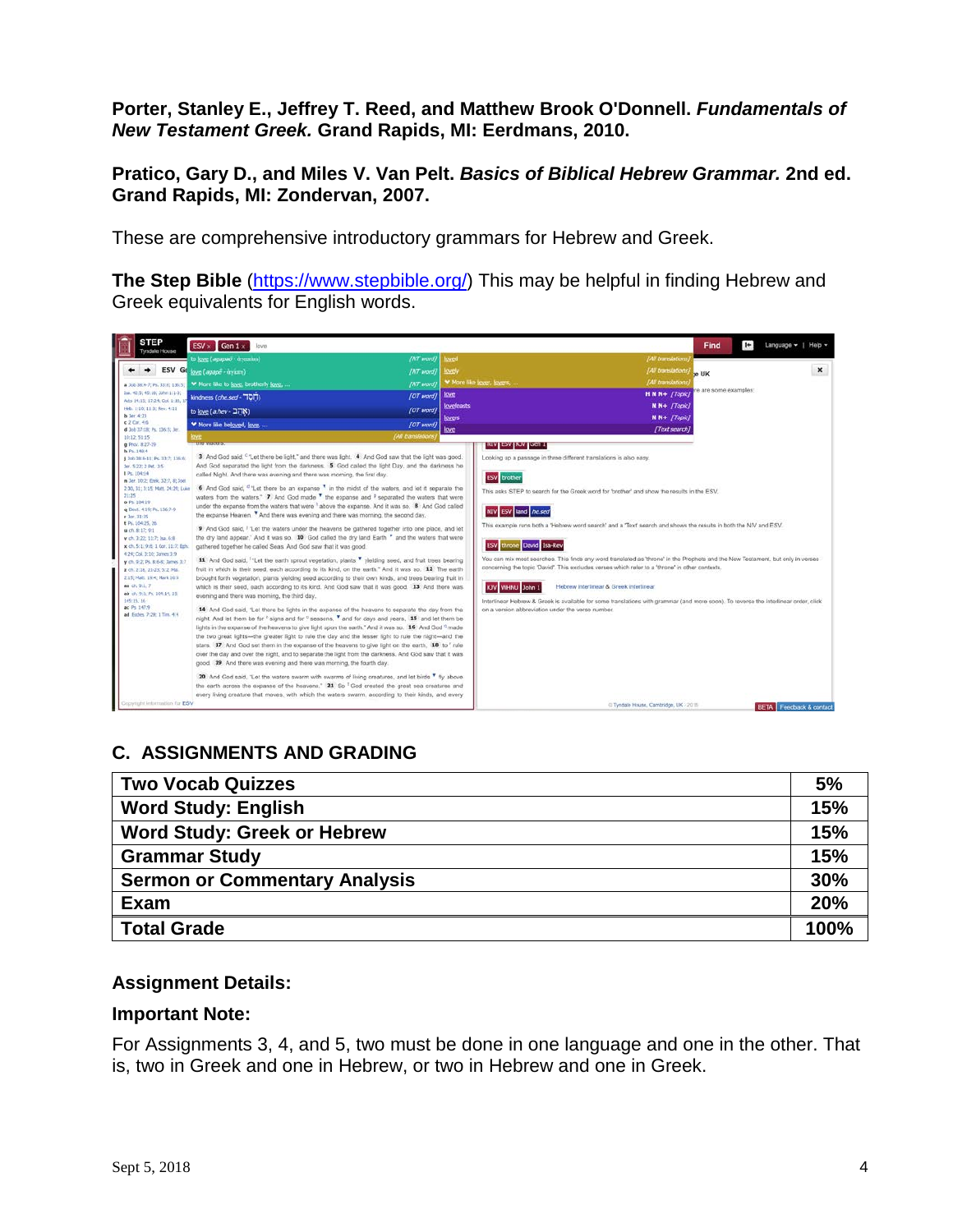#### **Assignment 1: Two Vocabulary Quizzes 5%.** In class October 15 and November 19

You will be responsible for learning 50 common words in each of Hebrew and Greek, for a total of 100 words. You will be required to give the English gloss for each. These words will be provided in class.

#### **Assignment 2: Word Study: English 15%.** Due on Friday, October 5 by 11:30 pm

Each student is to select a word from the following list and perform a suitable lexical study. In order to do such a study, the student will need to consider the various factors in performing a word study as discussed in class (synchronic vs. diachronic approaches, sense and usage, meaning and context, etc.). Students need to consult at least three standard English dictionaries to gather information on the particular lexical item of choice, including, but not limited to, etymological (word origin) discussions, definitions or glosses, word groupings, grouping of senses, usages and examples, etc. Students are to write up a (4–5 pages) report documenting their findings. Students will come up with their own categorization of senses/meanings of the chosen word based on the information gathered from the dictionaries and explain their rationale for each category (word groupings, contextual considerations, etc.). Students need to provide Scriptural examples to illustrate different usages of the word in a specific English translation, where relevant. Five examples (with brief explanations) are expected for each category. A detailed step by step guide will be provided at the beginning of the term.

**English Words:** love, truth, house, to save, serve, church (NT) / assembly or congregation (OT), to know.

#### **Assignment 3: Word Study: Greek or Hebrew 15%.** Due on Monday, October 29 by 11:30 pm

Students will prepare a word study of a Greek or Hebrew lexeme. They should choose a different (unrelated) word from the English word study. Similar to the study of the English word (assignment 1), students need to consult the standard lexical resources for Ancient Greek (BDAG, Louw–Nida, LSJ, etc.) or Biblical Hebrew (Clines, BDB, HALOT, etc.) of the selected word to establish its possible range of meanings. Students should comment on how the various senses are defined (definition or gloss), collected (source material), and categorized (semantic or syntactic criteria) in these lexicons. Students are to write up a (4– 5 pages) report documenting their findings. They will come up with their own categorization of the range of meanings of the chosen word based on the information gathered from the lexicons and their own examination of five occurrences of the given word in the Bible to see how they correspond. They should also provide an attempt to explain their rationale for each category (word groupings, contextual considerations, etc.). Comment can also be made on how the term is most commonly used/understood in a particular corpus, including the Bible, a sub-corpus within the Bible such as the Pentateuch or Pauline letters, and extra-biblical literature, etc. Other related lexeme(s) in Greek/Hebrew can be introduced into the discussion to illustrate the possible overlapping of senses between these words. Students need to provide Scriptural examples to illustrate different usages of the word. Five examples (with brief explanations) are expected for each category. A detailed step by step guide will be provided.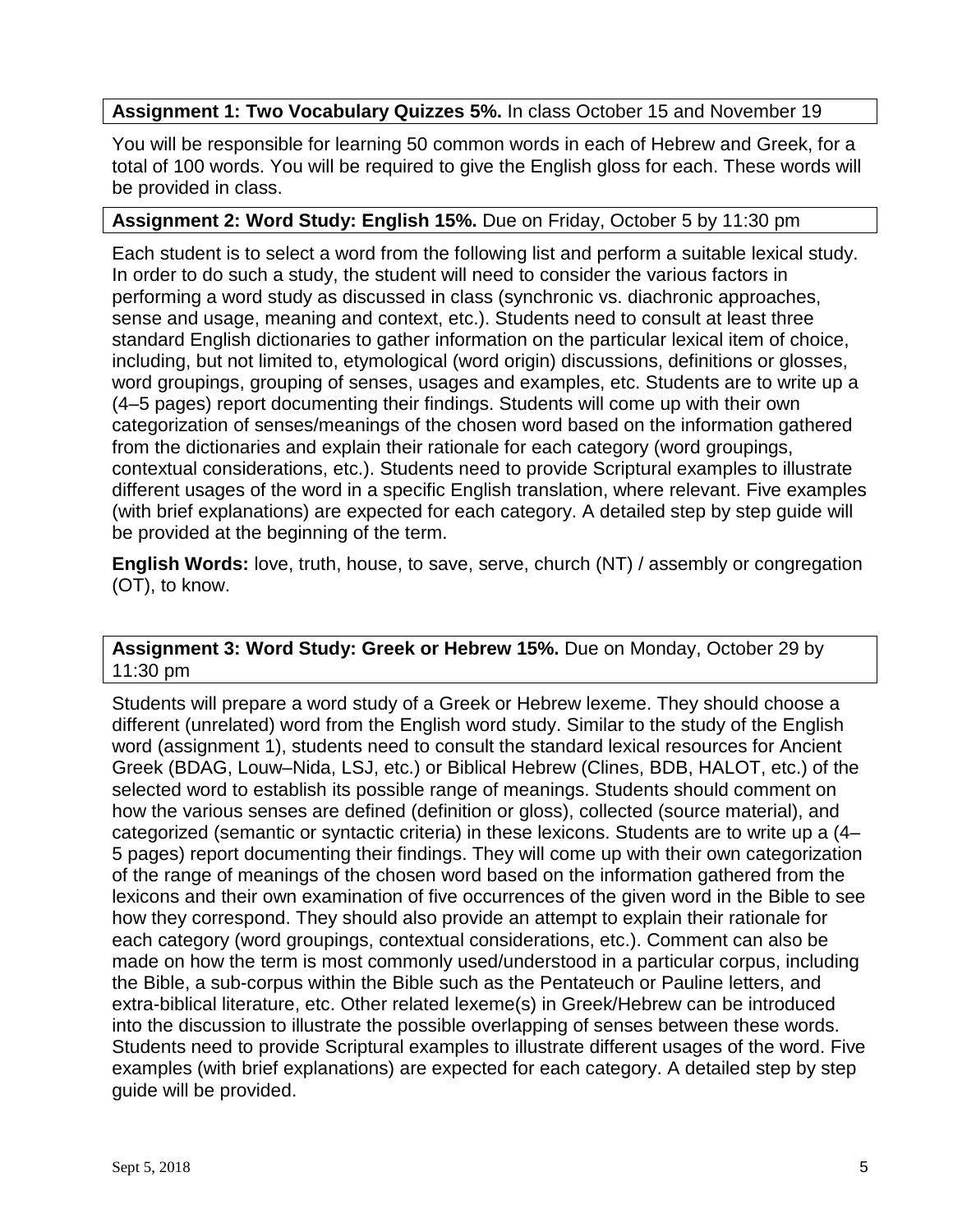**Greek words:** ἀγάπη (love), ἀλήθεια (truth), οἶκος (house), σώζω (I save), λατρεύω (I serve), ἐκκλησία (church), oἶδα (I know)

 or עֵ דָ ה ,(serve to (עָ בַ ד ,(save to (יָ שַׁ ע ,(house (בַּ יִ ת ,(truth (אֱ מֶ ת ,(love (הֶ סֶ ד **:words Hebrew** יֵדַע (congregation/assembly), יַדַע (to know)

#### **Assignment 4: Grammar Study 15%.** Due on Friday, November 16 by 11:30 pm

Students are to write a paper comparing how different languages have different ways to perform the same function. The paper (4–5 pages) should start with how a particular speech function is issued in English with reference to standard English grammars. It should then be followed by an integrative summary of how the same speech function is expressed in Hebrew or in Greek. The instructors will provide reference (grammatical) material on both languages. Students need to choose one of the following three topics:

- What are the different ways for asking a question in English, and Hebrew or Greek?
- What ways are there for issuing a command in English, and Greek or Hebrew?
- What ways are there for expressing a direct speech (quoted speech) in English, and Hebrew or Greek?

A detailed guide will be provided later by the instructors on A2L.

**Assignment 5: Sermon or Commentary Analysis 30%.** Due on Friday, Dec 7 by 11:30 pm

Evaluate and critique a sermon, article, or an excerpt of a commentary (which will be provided by the instructors) in terms of the handling of the original language, Hebrew or Greek. Students should utilize what they learn in class and identify the common exegetical and linguistic fallacies. Student should also provide critical and constructive comments in order to help the speaker/commentator to improve the work. The entire report should be around **10 pages** and must follow the "McMaster Divinity College Style Guidelines for Essays and Theses."

#### **Assignment 6: Exam 20%.** Due on Tuesday, Dec 10 in class

Information will be given in class.

#### **Policy for Late Assignments:**

Marks will be deducted for late assignments if there is no valid reason, such as illness (a doctor's note may be required) or serious family crisis. The deduction will be 4% per day. Extensions must be approved before the due date.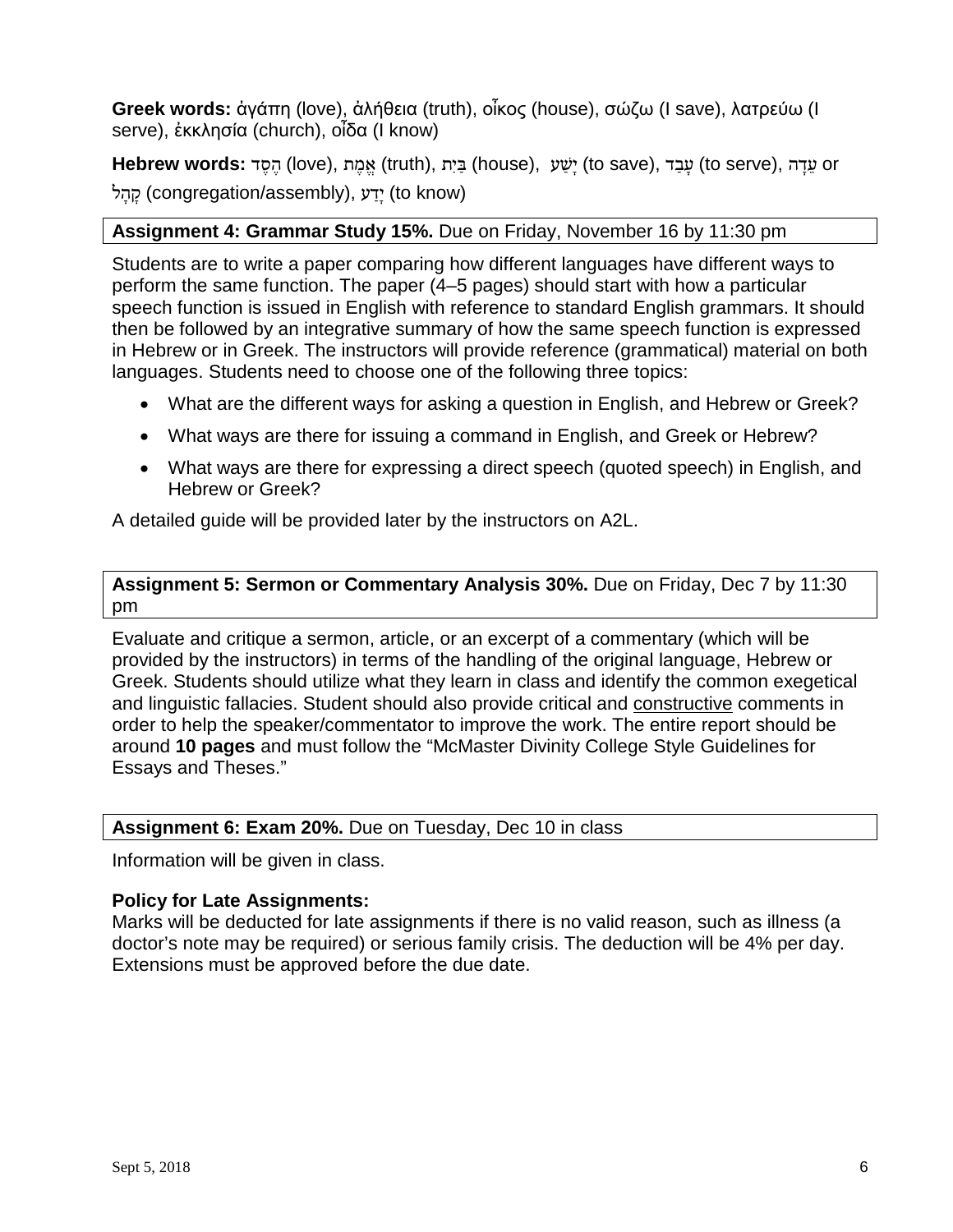# **IV. COURSE SCHEDULE**

# **Typical Class:**

| Element                                                                                                    | Time          |
|------------------------------------------------------------------------------------------------------------|---------------|
| Mangled Language: Interesting and/or controversial examples of<br>biblical language use and interpretation | $\sim$ 20 min |
| <b>Language Theory</b>                                                                                     | $~1$ -30 min  |
| Practical Language in English, Hebrew, and Greek                                                           | $~50$ min     |

| Wk             | <b>Date</b> | <b>Examples</b>       | Language Theory                   | <b>Practical Theory</b>                                       |
|----------------|-------------|-----------------------|-----------------------------------|---------------------------------------------------------------|
| 1              | Sep         | Mangled               | Introduction and Syllabus         |                                                               |
|                | 10          | Language 1            |                                   |                                                               |
| $\overline{2}$ | Sep         | Mangled               | Purpose of Language               | Alphabets: Names, Forms,                                      |
|                | 17          | Language 2            |                                   | Sounds                                                        |
| 3              | Sep         | Mangled               | Theories of Language              | Parts of Speech                                               |
|                | 24          | Language 3            |                                   |                                                               |
| $\overline{4}$ | Oct 1       | Mangled               | Form and Function                 | Nominal Systems 1: Case,                                      |
|                |             | Language 4            |                                   | Word order, person;                                           |
|                |             |                       |                                   | number, gender, nominal                                       |
|                |             |                       |                                   | groups                                                        |
| 5              | Oct 8       |                       | Thanksgiving Monday; Reading Week |                                                               |
| $\overline{6}$ | Oct         | Mangled               | Words and Theology                | Nominal Systems 2:                                            |
|                | 15          | Language 5            |                                   | Personal Pronouns 1,                                          |
|                |             |                       |                                   | Adjectives (Vocab Quiz 1)                                     |
| $\overline{7}$ | Oct         | Mangled               | Word Studies; Using a             | Verbal Systems 1:                                             |
|                | 22          | Language 6            | Dictionary/Lexicon                | Tense/Aspect/Mood;                                            |
|                |             |                       |                                   | Finite/Infinite                                               |
| 8              | Oct         | Mangled               | <b>Making Meaning</b>             | Verbal Systems 2:                                             |
|                | 29          | Language 7            |                                   | Active/Passive; Participles                                   |
| 9              | Nov         | Mangled               | <b>Meaning and Ranks</b>          | Word Groups: Phrases and                                      |
| 10             | 5<br>Nov    | Language 8            |                                   | Prepositions                                                  |
|                | 12          | Mangled               | <b>Meaning and Choice</b>         | Pronouns 2: Relative,                                         |
| 11             | Nov         | Language 9<br>Mangled | <b>Exegetical Fallacies 1</b>     | Demonstrative, Interrogative<br><b>Clauses and Sentences,</b> |
|                | 19          | Language 10           |                                   | Clause Types (Vocab Quiz                                      |
|                |             |                       |                                   | 2)                                                            |
| 12             | Nov         | Mangled               | <b>Exegetical Fallacies 2</b>     | Relationships: Discourse                                      |
|                | 26          | Language 11           |                                   | <b>Issues, Conjunctions</b>                                   |
| 13             | Dec         | Mangled               | <b>Review</b>                     | <b>Review</b>                                                 |
|                | 3           | Language 12           |                                   |                                                               |
| 14             | Dec         | Exam                  |                                   |                                                               |
|                | 10          |                       |                                   |                                                               |
|                |             |                       |                                   |                                                               |